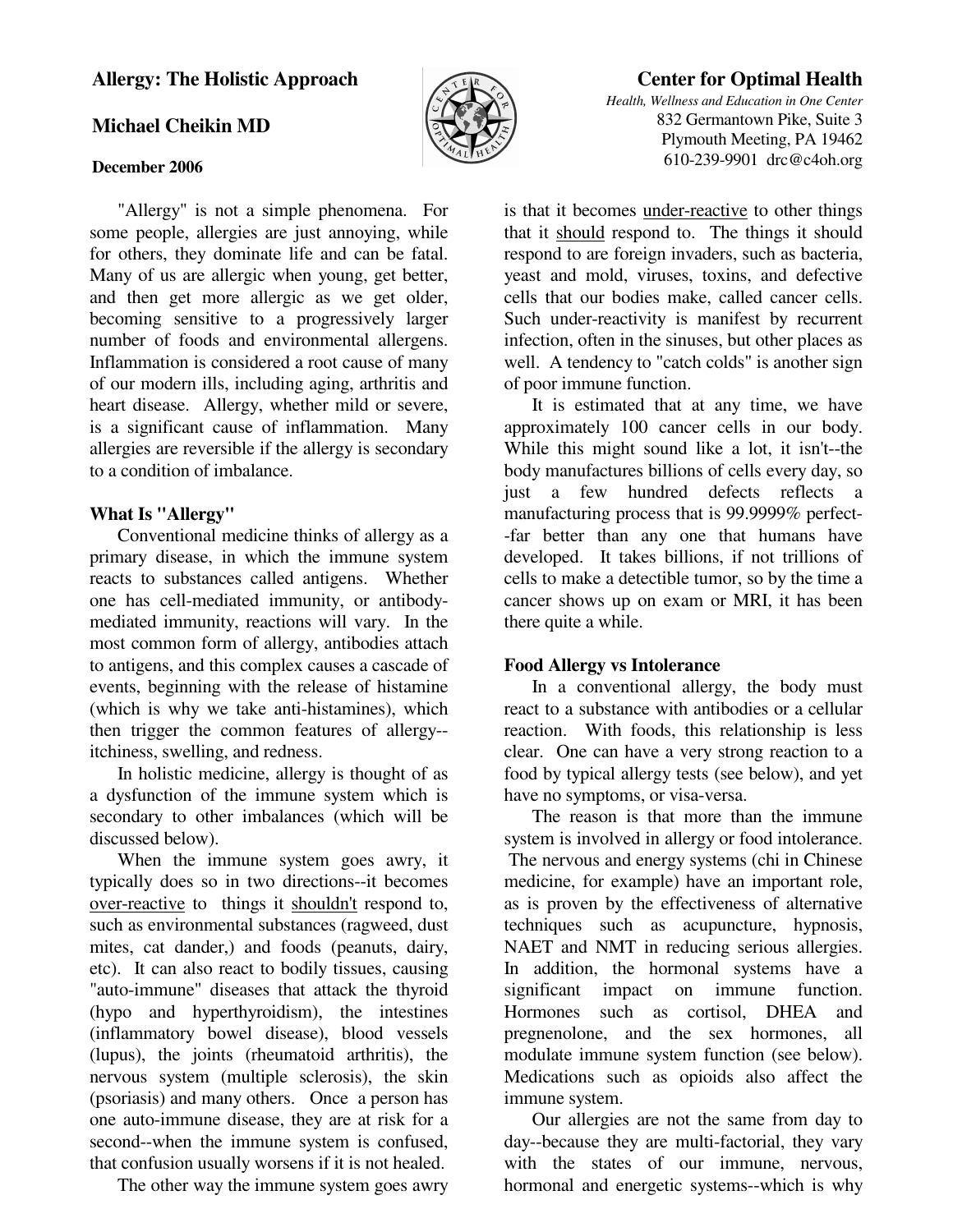holistic medicine conceives of allergy as a multisystem dysfunction.

## **The Gut Modulates Immune Function**

 One of the most important, and yet obscure concepts regarding allergy is that *the gut, or gastrointestinal (GI) system, has a powerful influence on the immune system*. The GI system takes up a majority of our insides, and uses 25% of our energy. What we put into it, and how it functions, has been a priority in Chinese and Indian (ayurvedic) medicine and their cultures for thousands of years, but not yet fully appreciated by modern culture or medicine. Even good and bad genes can be turned on or off by how this system works.

 The gut can be considered a "tube within a tube" with the contents of the gut officially "outside" the body. (In many ways we are just earthworms with lots of bells and whistles!) The purpose of the gut is to let nutrients into the body without letting bad stuff in, such as bacteria and other chemicals.

 The gut is the home to trillions of bacteria, weighing approximately three pounds and representing 400 species! We evolved to carry around these organisms, like a farm, to provide certain functions and substances. In fact, of all the cells that are in and around our body, 90% are *not us*! Treatment with antibiotics, NSAIDs such as Motrin or aspirin, parasite infections and other factors can alter this ecology, allowing for unhealthy bacteria and mold (such as candida) to dominate this internal environment-- a situation called "dysbiosis".

 There are "tight junctions" between cells of the gut that act as gates. These gates let good materials into our bodies, and keep out the bad. Alterations of bowel function can alter the integrity of these gates, causing a situation called "leaky gut" which allows bacteria and their products (toxins) into the body. This can overwhelm the body's immune system and detoxification mechanisms (see below).

 Besides the tight junctions, the body also protects against these bacteria and yeast by placing over 50% of the immune system cells in this region. This defense can be overwhelmed when the gut becomes "leaky". The observation

that we lose our appetites when we are ill and that people with auto-immune disease often improve when fasting supports the notion that the immune system can be positively or negatively altered by how and what we eat.

 The gut also contains a nervous system called the "enteric plexus" that contains as many cells as our spinal cord. This nervous system not only regulates gut function directly, it also produces neuro-hormones and neurotransmitters that can effect every cell of the body, including how we think and feel (we do literally "think with our gut"). This "gut intelligence" is involved with "programming" the immune system about what substances are friends vs foes. The leaky gut can cause immune dysfunction through these mechanisms.

 The stomach has an important role in defense and allergy. If it doesn't produce enough acid, due either to dysfunction (aging, stress) or medications (Prilosec, Protonix, Nexium, etc.), the stomach cannot defend against invading bacteria and yeast. In addition, without sufficient acid, the digestion of proteins into amino acids is sub-optimal. When intact proteins enter the intestines, the immune system sees this as invasion and begins to attack--one of the causes of food allergy. Many people become allergic to foods to which they have been overexposed, including rice, through this mechanism.

 Finally, chronic constipation or diarrhea is another sign that the GI system is not working well--in constipation, the toxic contents of the gut have a more time to enter the body. Chronic diarrhea can be a sign of reaction to foods, significant dysbiosis, and can also lead to dehydration and poor absorption of nutrients.

# **Hidden Infection**

 As discussed above, we evolved to have bacteria and other organisms within and without us. This is called "colonization" and is considered normal. When an single organism begins to dominate, this is called "infection". The line between colonization and infection is in some cases arbitrary. Recently, science has demonstrated that low-level infection, such as seen in poor oral hygiene, can lead to serious illness such as heart disease. The mechanism for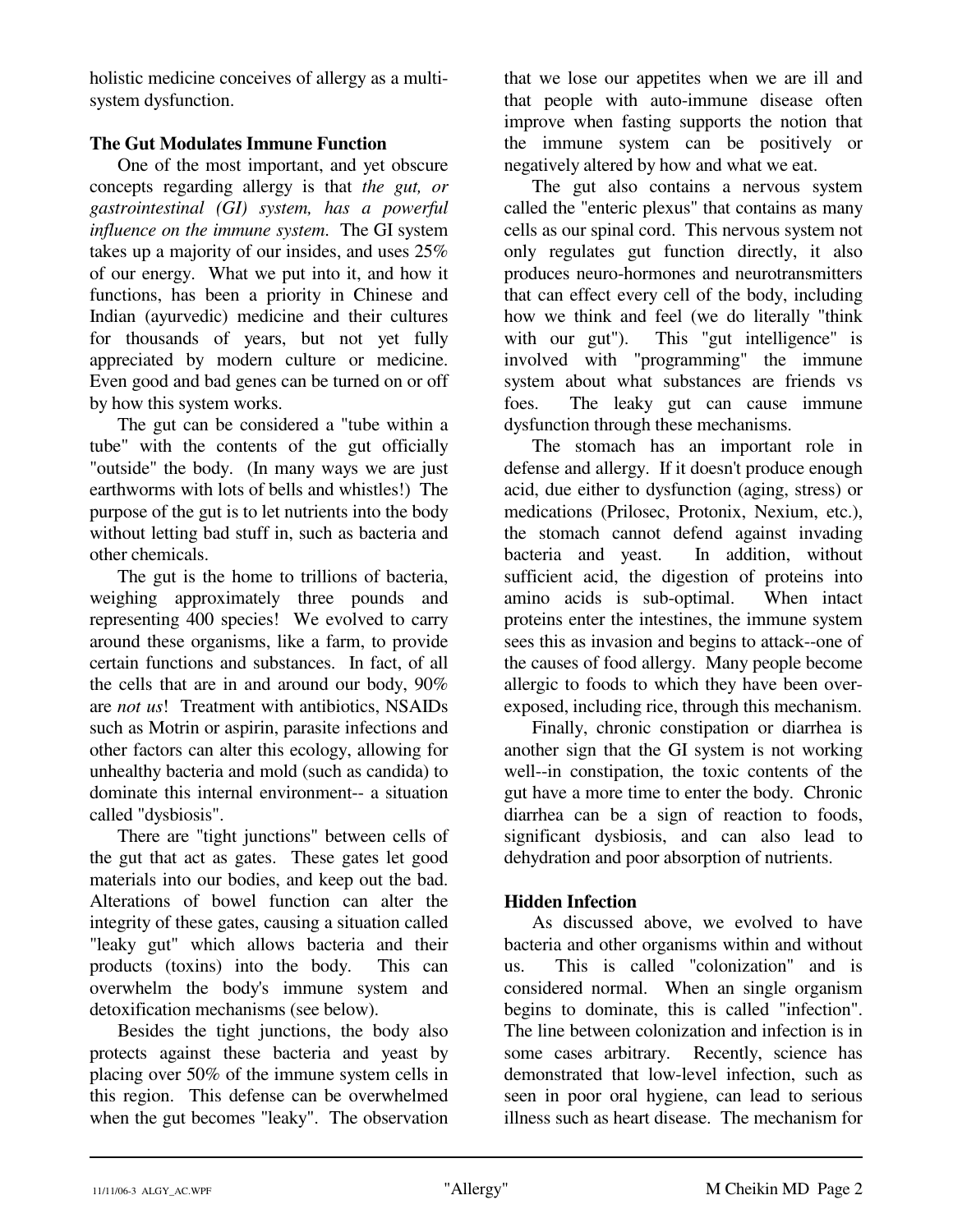this is that such infection triggers the immune system to cause a chronic, low-level inflammation, which then attacks many of our tissues, including the blood vessels to our hearts and brains. Hidden infections can occur in the teeth (old root canals and failed fillings), jaw, gut, sinuses, and other cavities.

## **Toxins**

 "Exotoxins" come from the outside, and include pesticides, other chemicals, heavy metals, industrial hormones (in dairy and meat), and other sources. "Endotoxins" come from the inside, and represent compounds produced by the liver, released by our fat cells (where many toxins accumulate as we age), released by the amalgam in our fillings, and from the bacteria within us. Each of these toxins, singly, and in combination, can confuse and or weaken the immune and hormonal systems. Some forms of toxicity are blatant, such as after a pesticide exposure. Some are more subtle, such as the chronic mercury exposure that occurs with dental amalgam. Each of us has a different reaction to each toxin, due to our unique biochemistry and the overall toxic load. Therefore, no one chemical is equally bad and no one detoxification process works equally well for everyone. While modern industry studies each chemical individually for its toxicity, there are no studies of the effect of having hundreds of chemicals in our bodies at one time, called "the cocktail effect".

### **Adrenal Fatigue and Chronic Stress**

 Our stress system evolved to help us through short bursts of life-threatening situations. 20,000 years ago, when we were chased by a lion, within 20 minutes we either escaped or we were dead (and then natural selection would allow the faster runners to procreate!). After a period of stress, we had time to recover. In modern times, our lifestyles are interpreted by our body as continuous stress. Everything from watching aggressive TV or movies, driving fast, drinking coffee, demanding jobs, or sleeping less than 8 hours activates our stress systems. As one stressor ends another begins, not allowing for recovery. "Adrenal fatigue" is condition where

the adrenal glands fail to keep up with the demand for hormones that are critical to our well being. One of the manifestations of adrenal fatigue can be the full battery of immune dysfunctions--allergy, autoimmune disease, propensity toward infection and cancer. While beyond the subject of this article (look for a future article on this topic), adrenal fatigue is an important consideration in the evaluation and treatment of allergy, and responds to the same holistic approach discussed here.

# **Energy Imbalance**

 Both Chinese and Indian (ayurvedic) medicine believe in a flow of energy, called chi or prana, through a system of channels in the body. A blockage in this flow causes both a deficiency downstream from the blockage and an excess flow in the other channels due to this blockage. Manifestations of such energy imbalance can be anything from subtle, intermittent symptoms such as pain, nausea, weakness, light-headedness, PMS, or changes in bowel habits, to full-blown medical conditions such as autoimmune disease or hypertension.

 While modern science has not been able to prove or measure this energy, the amazing effectiveness of techniques such as acupuncture and yoga to heal chronic or obscure conditions, especially when modern medicine has failed, is a testimony to it's effectiveness. Indeed, we have never seen an electron but utilize its function throughout our day.

# **Evaluation of Allergy**

 Given the above list of root causes, the evaluation of allergy must be holistic to be effective. Simple skin or blood tests may or may not be helpful. The decision of which tests to do, and in which order, is an example of where the art and science of medicine, experience, holism, and intuition come together.

# **Treatment of Allergy**

 As implied above, the ideal treatment of allergy is also holistic and multi-modal. No one pill or procedure will produce a "cure". Sometimes, simply improving one's lifestyle, through good sleep, good nutrition (eliminating